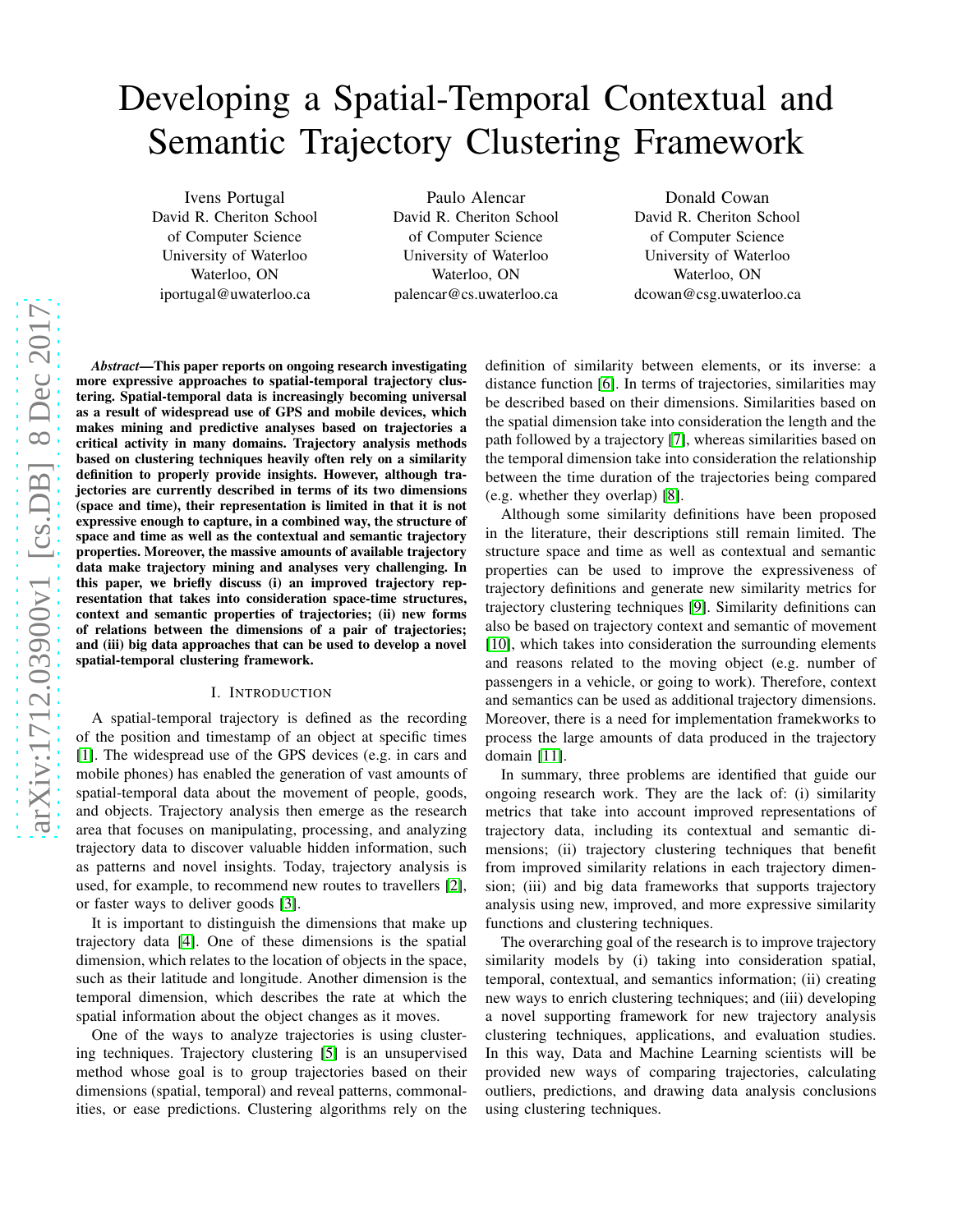This paper is strucutred as the following. Section [II](#page-1-0) shows background research on the areas of trajectory definition, similarity, clustering, and big data support. Section [III](#page-2-0) discusses the main challenges that this research is addressing. Section [IV](#page-2-1) describes our proposed approach to solve the problems previously described. Lastly, Section [V](#page-3-11) presents our final comments and conclusions.

#### II. BACKGROUND

<span id="page-1-0"></span>This section presents current approaches to trajectory description, similarity definition, and big data framework development, which are the main research areas ongoing research is inserted. Each of the areas has limitations, which are discussed in section [III.](#page-2-0)

#### *A. Trajectories and Spatial-Temporal Data*

Spatial-temporal data relates to two dimensions of application data in applications: the spatial and the temporal dimensions. The data describes the spatial properties of objects as a function of time [\[12\]](#page-3-12). The occurrence of tornadoes in a country or people walking in a mall are examples of spatialtemporal data. More formally, spatial-temporal data describes the location  $x$  of an element at a particular time  $t$ .

 $(x, t)$ 

where  $x \in \mathbb{R}^n$  in a theoretical multidimensional world, but is usually described in terms of latitude, longitude, and altitude (or simply x, y, and z) in the  $\mathbb{R}^3$ . Some researchers [\[13\]](#page-3-13) describe the spatial and the temporal representation of this type of data and the following paragraphs review them.

In the spatial representation, objects may be points, lines, regions, or polygons, depending on the dimension that they are represented (zero, one, two, or three, respectively). Although objects in higher dimensions can be represented, their applicability in the real world are limited. Another representation of spatial-temporal objects is based on their edges (end points) or the points in their interior (such as pixels in a screen). The former is the vector representation while the latter is the raster representation.

The spatial representation of the relationship between objects can be divided into topological, distance, and direction, and measurement relations. Topological relations are usually based on objects' boundaries, interior, or complements. Topological relations are, assuming that *A* and *B* are spatialtemporal objects, *A disjoint B*, *A meets B*, *A overlaps B*, *A equals B*, *A covers B*, *A covered by B*, *A contains B*, *A inside B*. Distance relations consider two points of comparison and calculates the distance between two objects. It heavily depends on the definition of the points of comparison (e.g. edges, centroids). Direction relations assume that an object *A* is in a virtual coordinate system and assess where all, the majority, or a specific point of comparison of object *B* is in relation to object *A*. Examples of direction relations are *A to the north of B*, *A below B*, or *A to the right B*. Measurement relations take into consideration properties of objects (e.g. length, perimeter,

distance) to specify comparisons such as *A bigger than B* and *A longer than B*.

The temporal representation of data describes the time in which objects exist. Time may be represented as a point or an interval. Another classification of the time representation deals with the way it is associated with the spatial-temporal objects. Some objects have a location that does not change over time (e.g. occurrence of volcano eruptions). This time representation is referred to as *time snapshots*. *Updated snapshots* are temporal descriptions of objects that move over time, but scientists and experts do not keep a history of this movement, only having access to the most recent information. Lastly, when the history of an object's movement is being captured and stored for analysis, then this time description is referred to as a *time series*. Some properties of time representations that are considered when representing time are its granularity (dense or coarse), density (discrete or continuous) or the representation of the lifespan of an object (whether a discrete time representation or by the temporal difference between its start and end times). The relationship between two time representations are described in [\[14\]](#page-3-14) and includes, assuming *X* and *Y* are time intervals with length, such that  $0 \leq$  length  $< \infty$ , *X* before *Y*, *X* equal *Y*, *X* meets *Y*, *X* overlaps *Y*, *X during Y*, *X starts Y*, *X finishes Y*.

A trajectory is, in simple terms, the sequence of positions that a moving spatial-temporal object has taken during a specific time [\[15\]](#page-3-15). A trajectory is modeled as a finite discrete sequence of snapshots alongside the spatial-temporal object's position in space, as in

# $trajectory = [(x_0, t_0), (x_1, t_1), (x_2, t_2), ..., (x_m, t_m)] = [x, t]$

where  $x_i \in \mathbb{R}^n$ ,  $t_i \in \mathbb{R}$ ,  $0 \le t_i < \infty$ ,  $0 \le i \le m$ , and  $m$  is the length of the trajectory. Although objects can move in an arbitrary dimension, it is common to limit the number of spatial dimensions to three for real world applications. Moreover, details about the shape of the spatial-temporal object are omitted in this definition, but certainly relevant for some domains [\[16\]](#page-3-16).

The inclusion of semantic data into trajectories has been investigated [\[4\]](#page-3-3), with reasonings about the goals of the movement, or the semantic meaning of stops. However, this is an area of ongoing reasearch and more studies about data representation and relationship are required. In addition, trajectory data is volumous and as a consequence rich for analyses. Some approaches described in the literature provide various methods in this domain were provided [\[5\]](#page-3-4). These methods can be mainly classified into clustering or classification methods. They are usually applied to perform pattern mining, outlier detection, or prediction.

# *B. Similarity and Clustering*

Trajectory clustering techniques are used to analyze trajectory data, trying to group them based on their similarities or differences in spatial and temporal dimensions [\[13\]](#page-3-13). According to [\[7\]](#page-3-6), clustering techniques can be hierarchical, partitionbased, density-based, and grid-based. Hierarchical clustering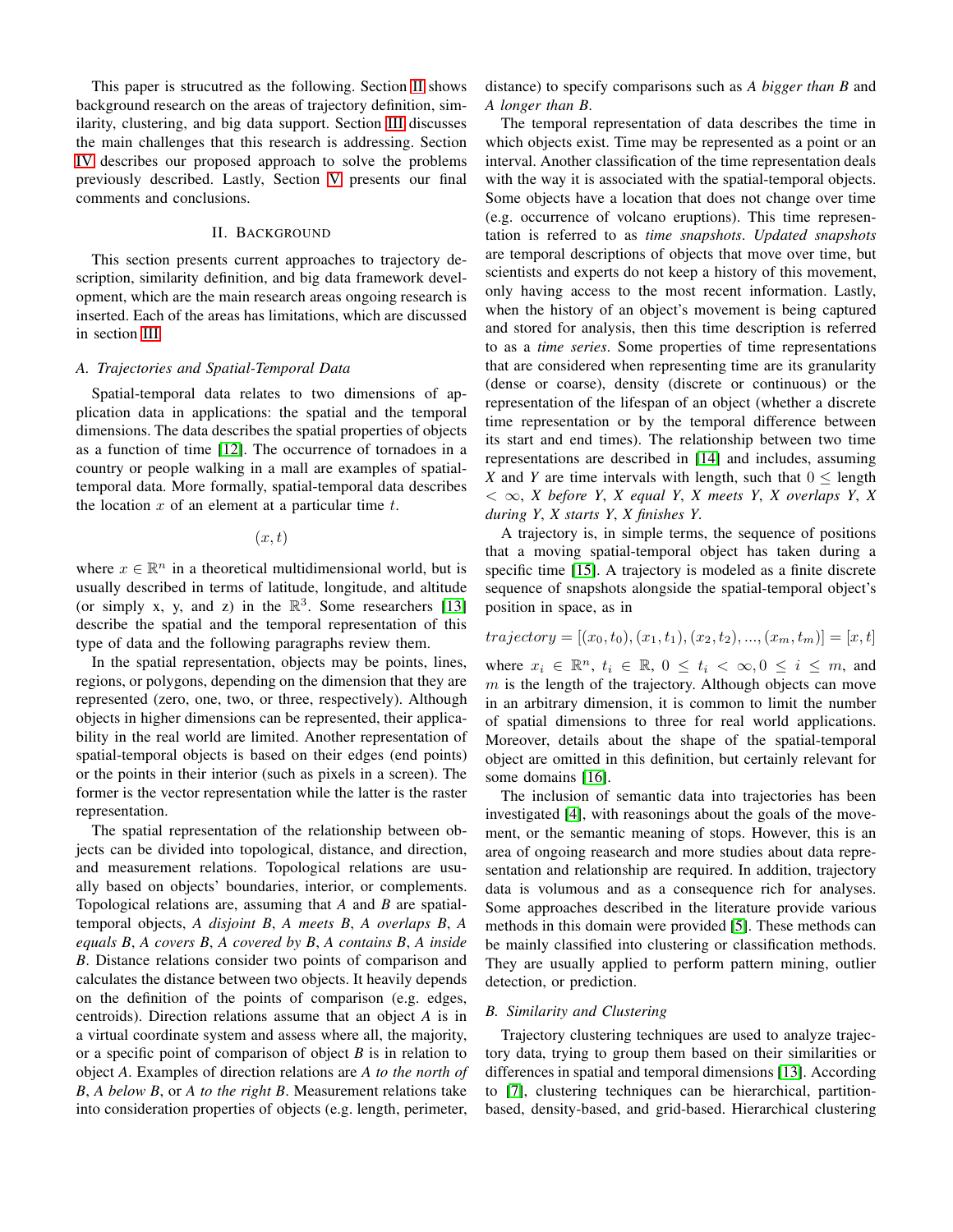methods start with a basic set of clusters and merges or splits them based on a stopping criteria. The result is a tree of clusters, called a *dendogram*. A popular hierarchical clustering algorithm is the balanced iterative reducing and clustering using hierarchies (BIRCH). Partition-based clustering methods start with each element as a single cluster and iteratively merge or reallocate them until a stopping criteria is met. Algorithms such as the K-Means or K-Medoids are partitionbased methods. Density-based clustering methods examine the density of the data points and treat clusters as dense regions of the data space. A very popular algorithm is the density-based spatial clustering of applications with noise (DBSCAN). Gridbased clustering algorithms divides the data space into a finite number of cells before inspecting the density of data in each cell. Denser cells are connected to form clusters. Grid-based clustering algorithms are primarily developed for analyzing large spatial datasets. A well-known algorithm is the clustering in quest (CLIQUE).

A fundamental attribute of clustering algorithms is the similarity function (or its inverse, the distance function) that they use to assess data elements. Some studies [\[17\]](#page-3-17), [\[6\]](#page-3-5) review the most common similarity metrics used with trajectories. Among the popular metrics are the Euclidean distance, based on the spatial distance between trajectories; the Fréchet metric, based on the minimal spatial distance between any points in the two trajectories being compared; the dynamic time warping (DTW), where trajectories are undergo a nonlinear transformation before comparison with another distance function; the longest common subsequence (LCSS), in which trajectories are stretched while other points remain unmatched in an attempt to provide an accurate similarity analysis; and the edit distance, which counts the minimum number of edits required to make the two trajectories equivalent.

Some researchers [\[10\]](#page-3-9) have investigated ways to calculate the similarity between the semantic trajectories, in which inferences about the nature of the trajectory are made. However, the research in this field is still in the initial stages and many challenges still need to be addressed.

# *C. Big Data Processing Support*

Big Data relates to the phenomenon observed in the last decades, in which current digital technologies produce increasingly larger amounts of generated data, and as a consequence, changed the way data is captured, stored, analyzed, and visualized [\[18\]](#page-3-18). This area is usually described in terms of three V's: Volume (amount of data), Variety (diverse structure of the data) and Velocity (the speed of data). Some of the wellknown Big Data support tools include Spark, YARN, Hadoop, and MapReduce.

The trajectory domain also generates large amounts of data owning to the widespread use of GPS devices [\[19\]](#page-3-19). Therefore, new data capture, storage, processing, and visualization techniques are developed to handle the new reality in the domain.

Big spatial-temporal frameworks have been developed to address some of these concerns. For example, the work in [\[20\]](#page-3-20) proposes an extension to the Hadoop framework for spatialtemporal data called ST-Hadoop, that includes contributions from indexing, to processing operations, and a SQL-like language to manipulate data. Sipresk [\[21\]](#page-3-21) is a framework to perform analyses involving urban transportation data. It integrates spatial-temporal and trajectory data from many different sources and leverages traditional big data technologies to provide analytics. Lastly, Simba [\[22\]](#page-3-22) extends Spark to provide a fast, scalable solution with high throughput to data processing in the trajectory domain. The framework optimizes memory management and compares the results with other traditional spatial-temporal frameworks.

# III. STATE OF THE ART CHALLENGES

<span id="page-2-0"></span>*The need for similarity metrics based on context and semantics:* Trajectory data representation is described in terms of their most basic dimensions: spatial and temporal. For that reason, it is also referred to as raw trajectory. However, data representation can be improved with the addition of trajectory contextual and semantic dimensions. The context of a trajectory includes information such as the vehicle model, the driver, or other elements along the path created by the trajectory. Trajectory semantics are the reasons for the movement [\[23\]](#page-3-23) (e.g. going home, or going to eat). Capturing new dimensions means having a richer trajectory description to analyze. As a consequence, new similarity metrics leverage the improved representation, creating new ways of comparing trajectories.

*The lack of spatial-temporal clustering techniques that leverage the improved trajectory similarity:* Similarity definitions are usually based on a distance function between trajectories. Some trajectory similarity algorithms, such as the Dynamic Time Warping [\[24\]](#page-3-24), are based on and limited to only the spatial-temporal properties of each point of the trajectory. However, the relationship between two trajectories can be described in new forms, based on how close they are, and wether their paths overlap. As a consequence, important analysis conclusions may be missing, and clustering techniques are not expressive enough [\[25\]](#page-3-25).

*The need for an implemented big data spatial-temporal clustering framework:* Since the trajectory domain generates large amounts of data, hence big spatial-temporal data, any handling of this data becomes a challenging task. In addition, new trajectory data description and relationship modeling opens up space for new strategies in analysis. Several studies still point to the need for improvements in the integration of [\[9\]](#page-3-8), analysis of [\[11\]](#page-3-10), and infrastructure support for [\[25\]](#page-3-25) trajectory data. This further demonstrates that a big data framework to process improved trajectory data in novel ways is still lacking.

# <span id="page-2-1"></span>IV. SPATIAL-TEMPORAL CLUSTERING FRAMEWORK

Our work in progress is based on three objectives: (i) to improve trajectory description with new contextual and semantic dimensions, so that novel forms of comparison can be calculated; (ii) to propose new trajectory clustering techniques that leverage new similarity modeling in trajectory data; and (iii) to